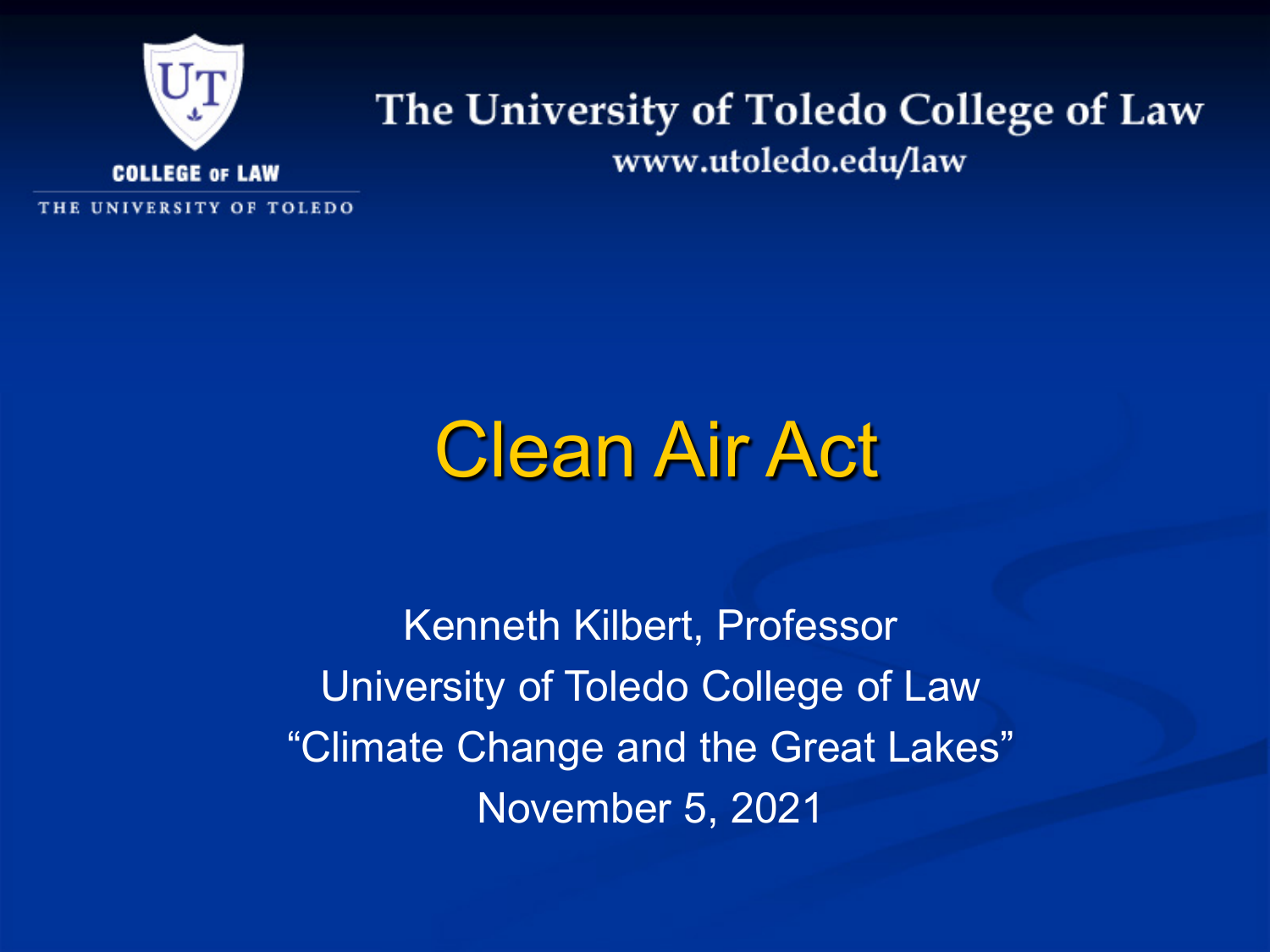# Efforts to Regulate CO2 Emissions

# 1. New Motor Vehicles

The University of Toledo **College of Law** 

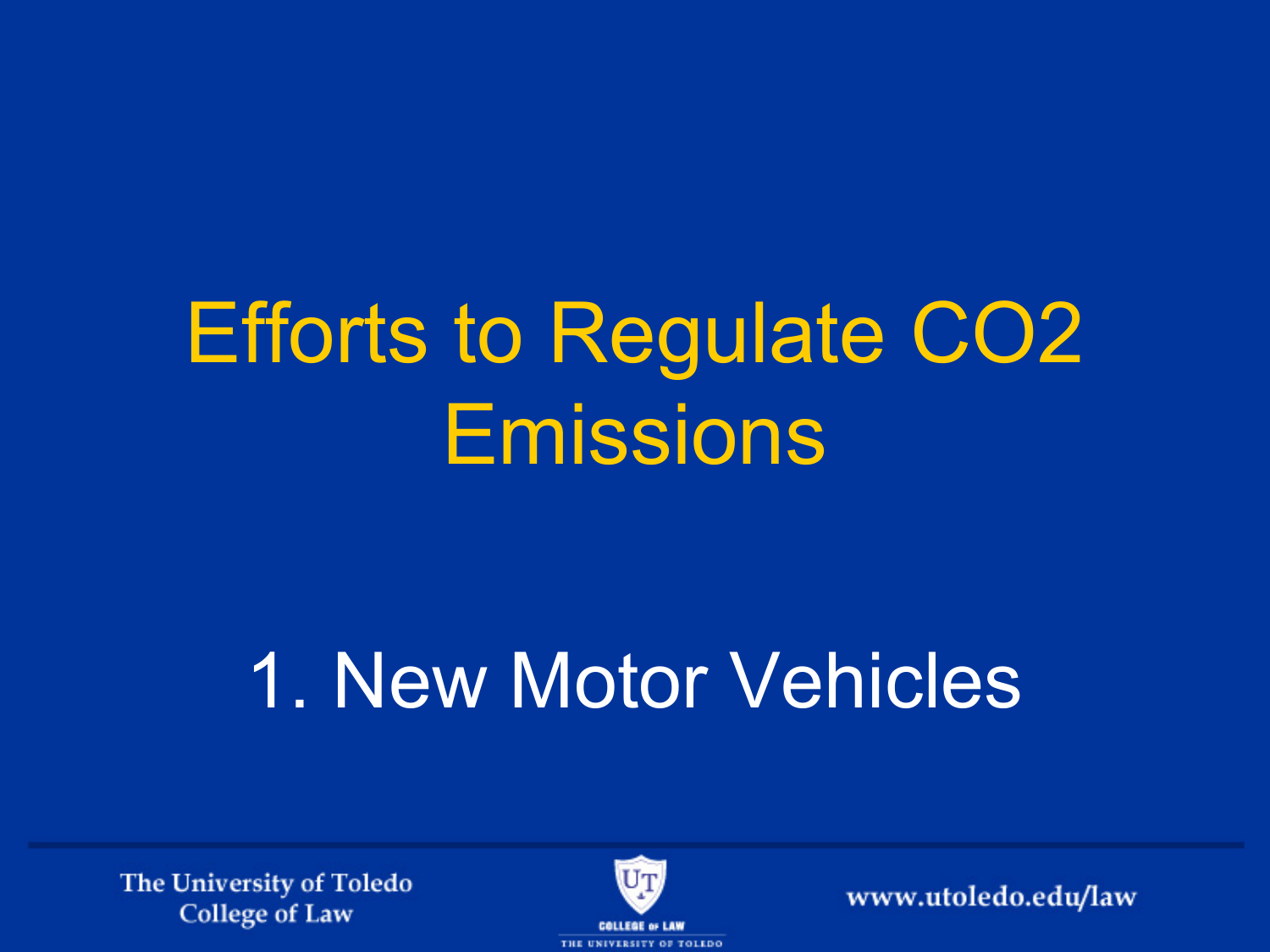## Clean Air Act § 202(a)(1)

"The Administrator shall by regulation prescribe … standards applicable to the emission of any air pollutant from any class or classes of new motor vehicles or new motor vehicle engines, which in his judgment cause, or contribute to, air pollution which may reasonably be anticipated to endanger public health or welfare."

The University of Toledo **College of Law** 

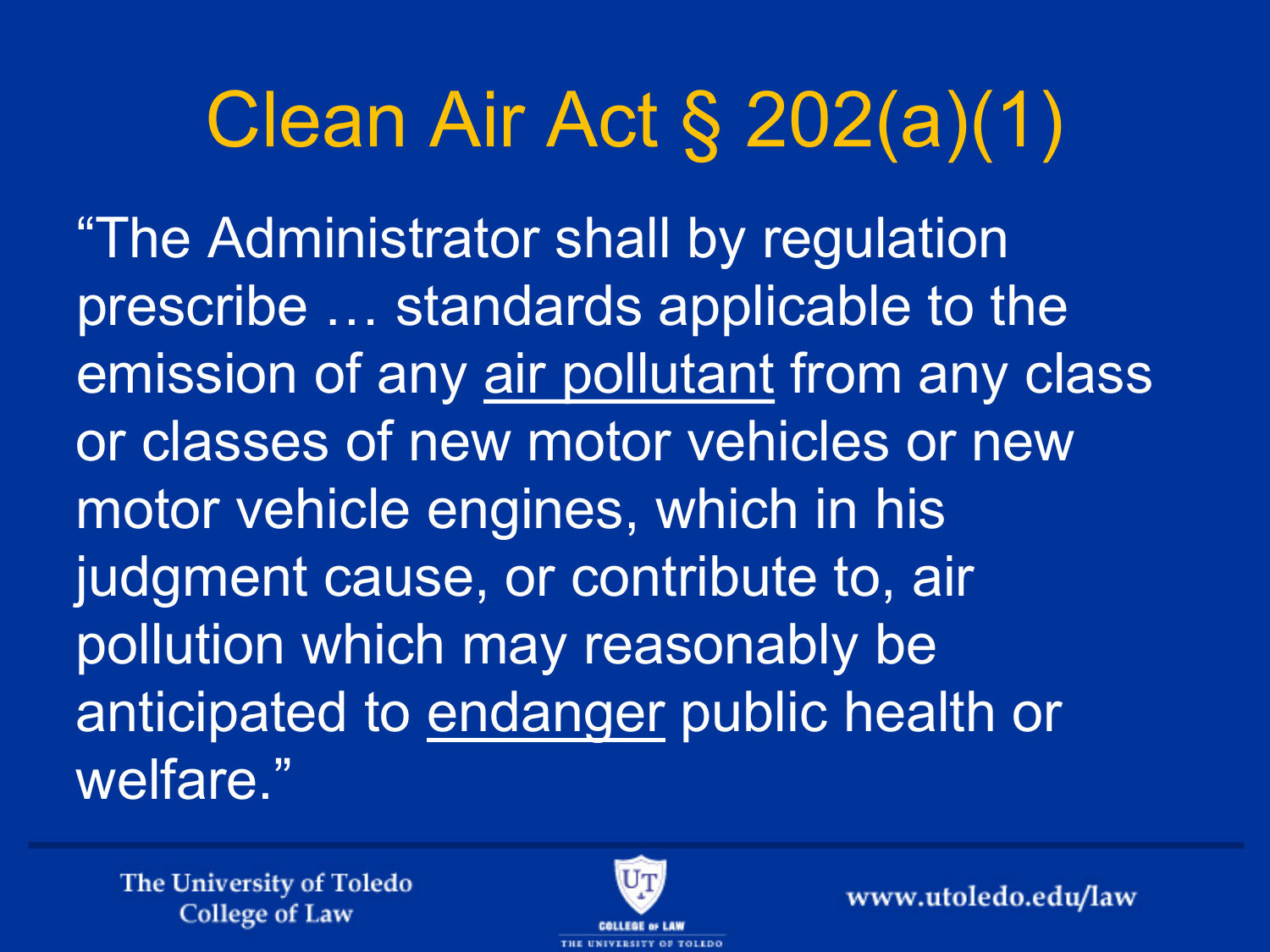# Predicates to Regulation Under Section 202(a)(1)

- *Mass. v. EPA* (U.S. 2007) – CO2 is an "air pollutant"
- EPA "Endangerment Finding" 2009
	- Emissions of CO2 from new motor vehicles cause or contribute to air pollution which may reasonably be anticipated to endanger public health or welfare (based on climate change due to greenhouse effect)

The University of Toledo **College of Law** 

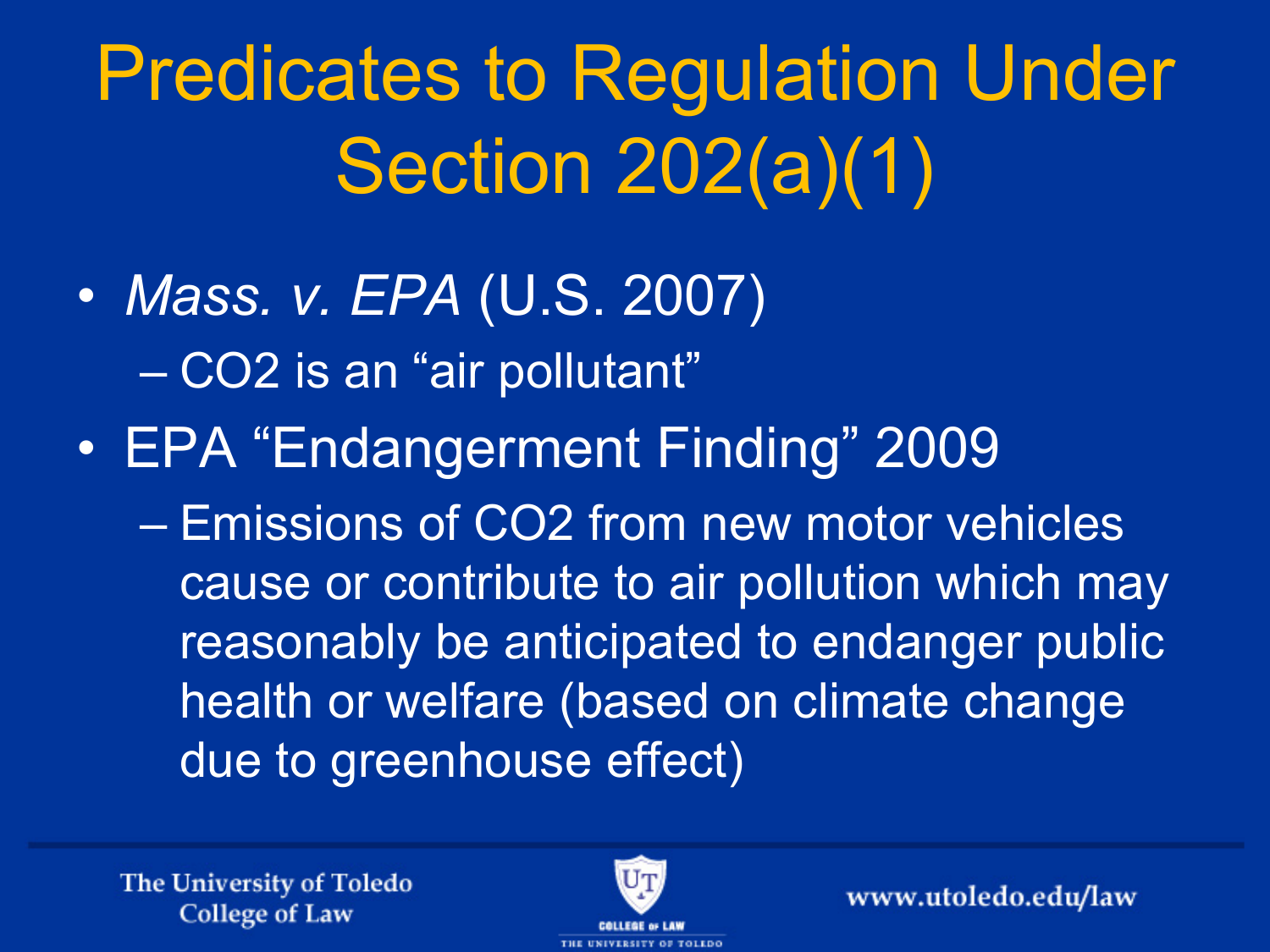### 2010 Rules

- Covered MY 2012-2016
- EPA Tailpipe Rule (phase I) – Limits CO2 emissions to 250 grams/mile by MY 2016
- *DOT CAFÉ standard* – *34 mpg by MY 2016*

The University of Toledo **College of Law** 

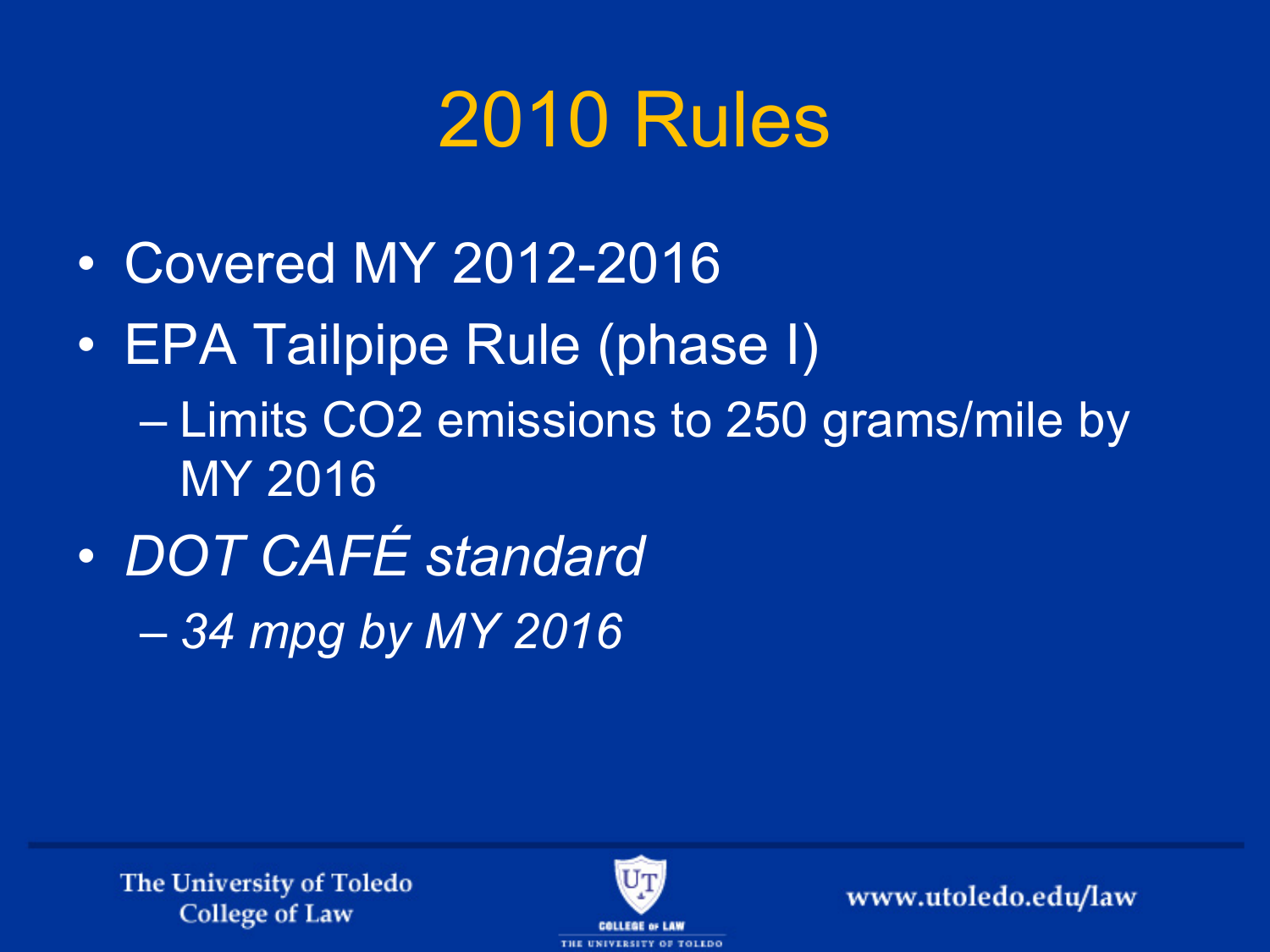### 2012 Rules

- Covered MY 2017-2025
- EPA Tailpipe Rule (phase II) – Limits CO2 emissions to 163 grams/mile by MY 2025
- *DOT CAFÉ standard* – *54 mpg by MY 2025*

The University of Toledo **College of Law** 

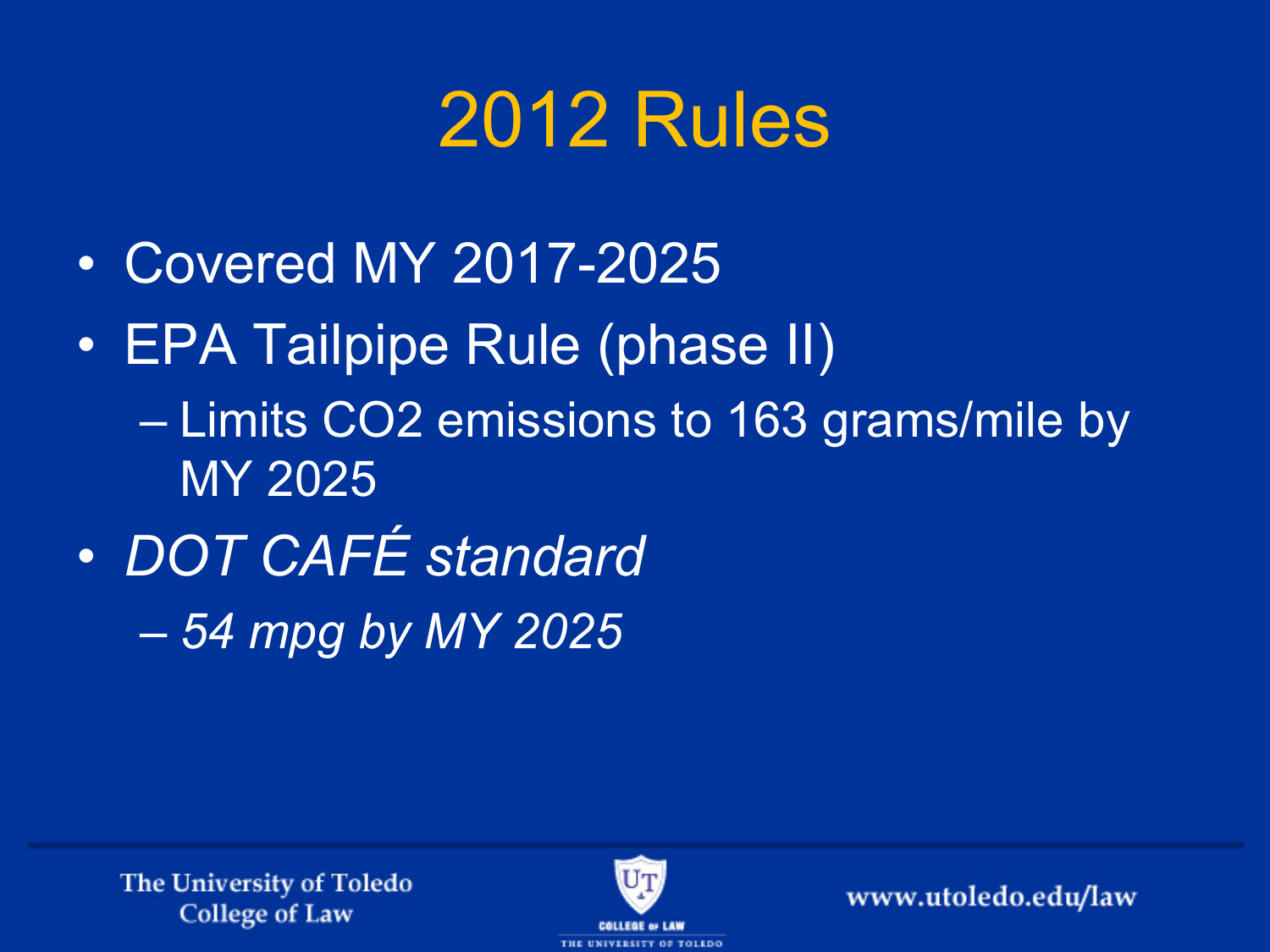#### 2020 Rules

- Modified MY 2021-2026 standards
- EPA Safer Affordable Fuel-Efficient (SAFE) Vehicles Rule
	- Limits CO2 emissions to 202 grams/mile by MY 2026
- *DOT CAFÉ standard* – *40 mpg by MY 2026*

The University of Toledo **College of Law** 

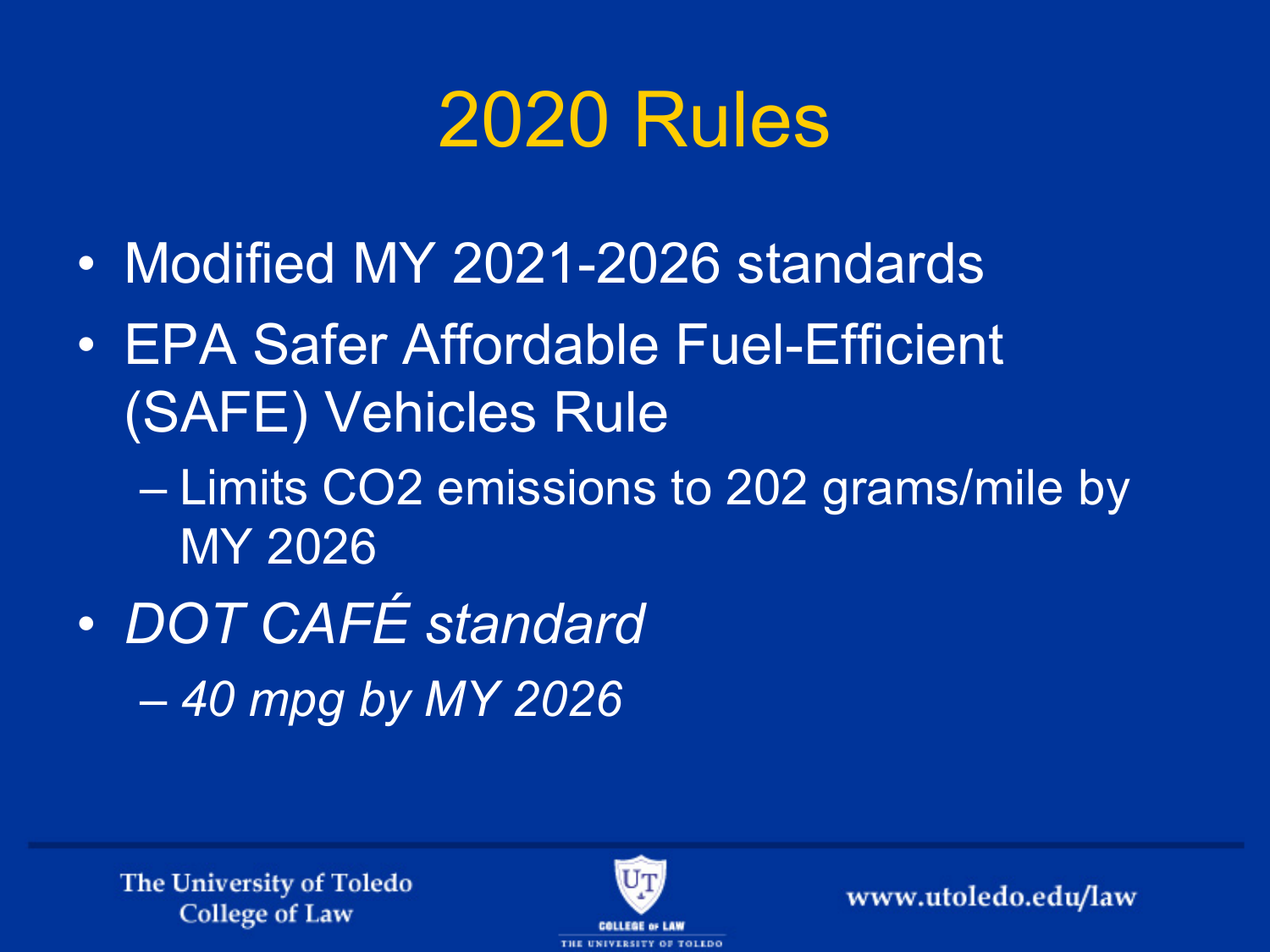### 2021 Proposed Rules

- EPA Aug. 2021 proposed rule
	- Modifies MY 2023-2026 tailpipe standards
	- Limits CO2 emissions to 171 grams/mile by MY 2026
	- More than 1 million public comments
- *DOT Sept. 2021 proposed rule* – *Modifies MY 2024-2026 CAFÉ standards* – *48 mpg by MY 2026*

The University of Toledo **College of Law** 

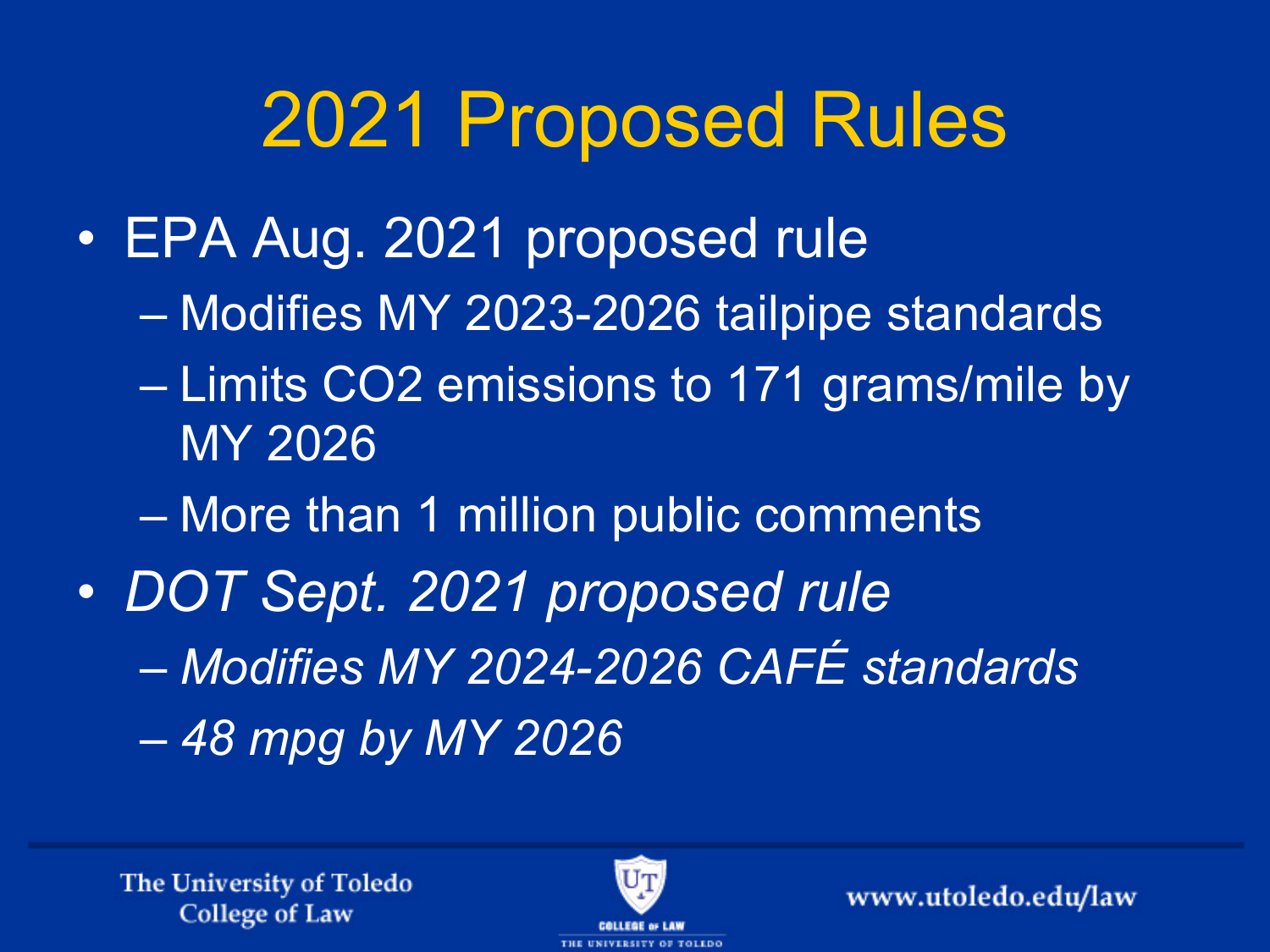# Efforts to Regulate CO2 Emissions

# 2. Existing Fossil-Fuel-Fired Power Plants

The University of Toledo **College of Law** 

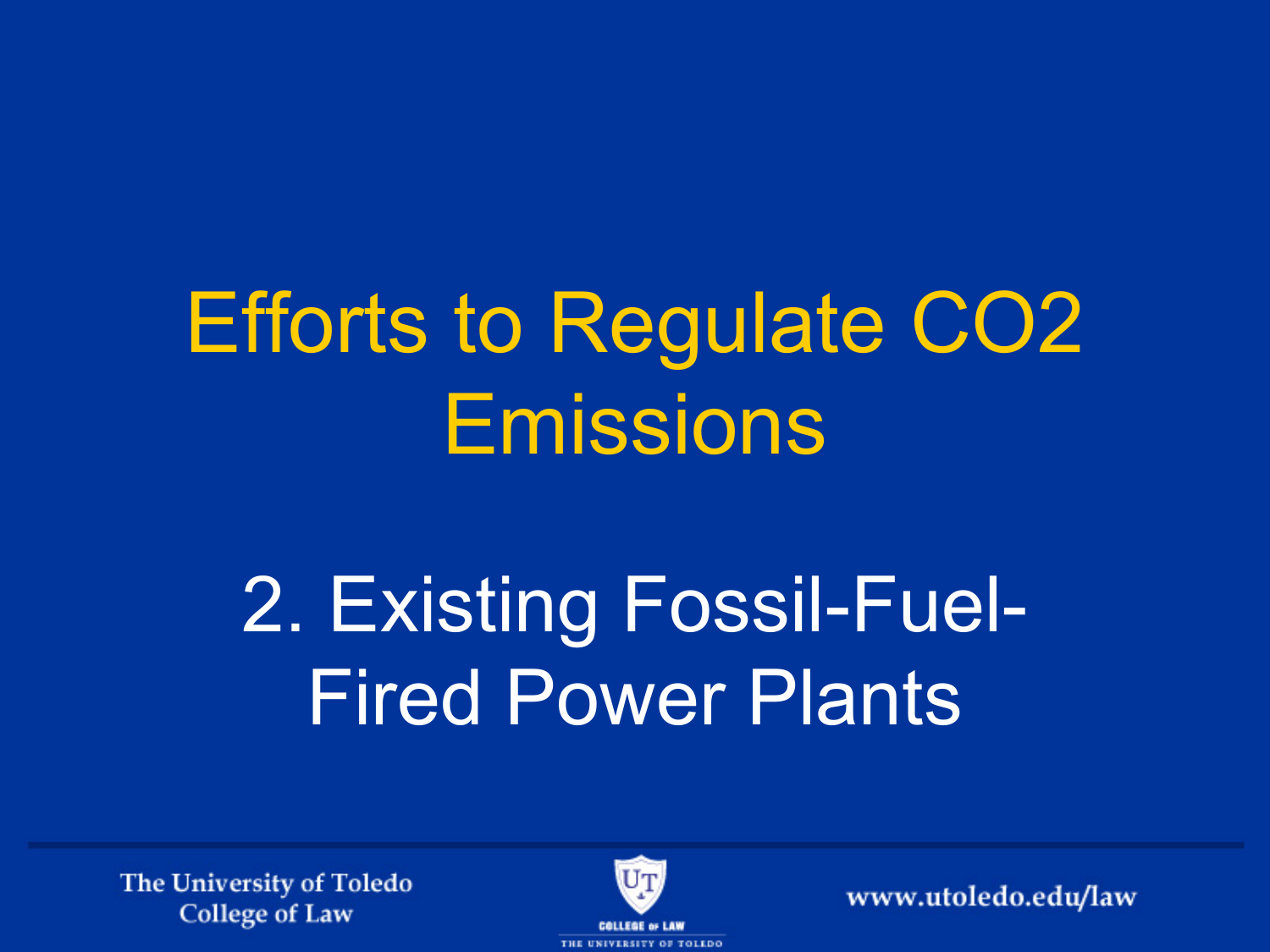### 2015 Clean Power Plan Rule

- EPA Obama-era rule to regulate CO2 emissions from existing fossil-fuel-fired power plants, based on CAA § 111(d)
- Called for 32% reduction of CO2 emissions nationwide
- Building blocks for state plans included shifting from coal to natural gas, and from natural gas to renewables

The University of Toledo **College of Law** 

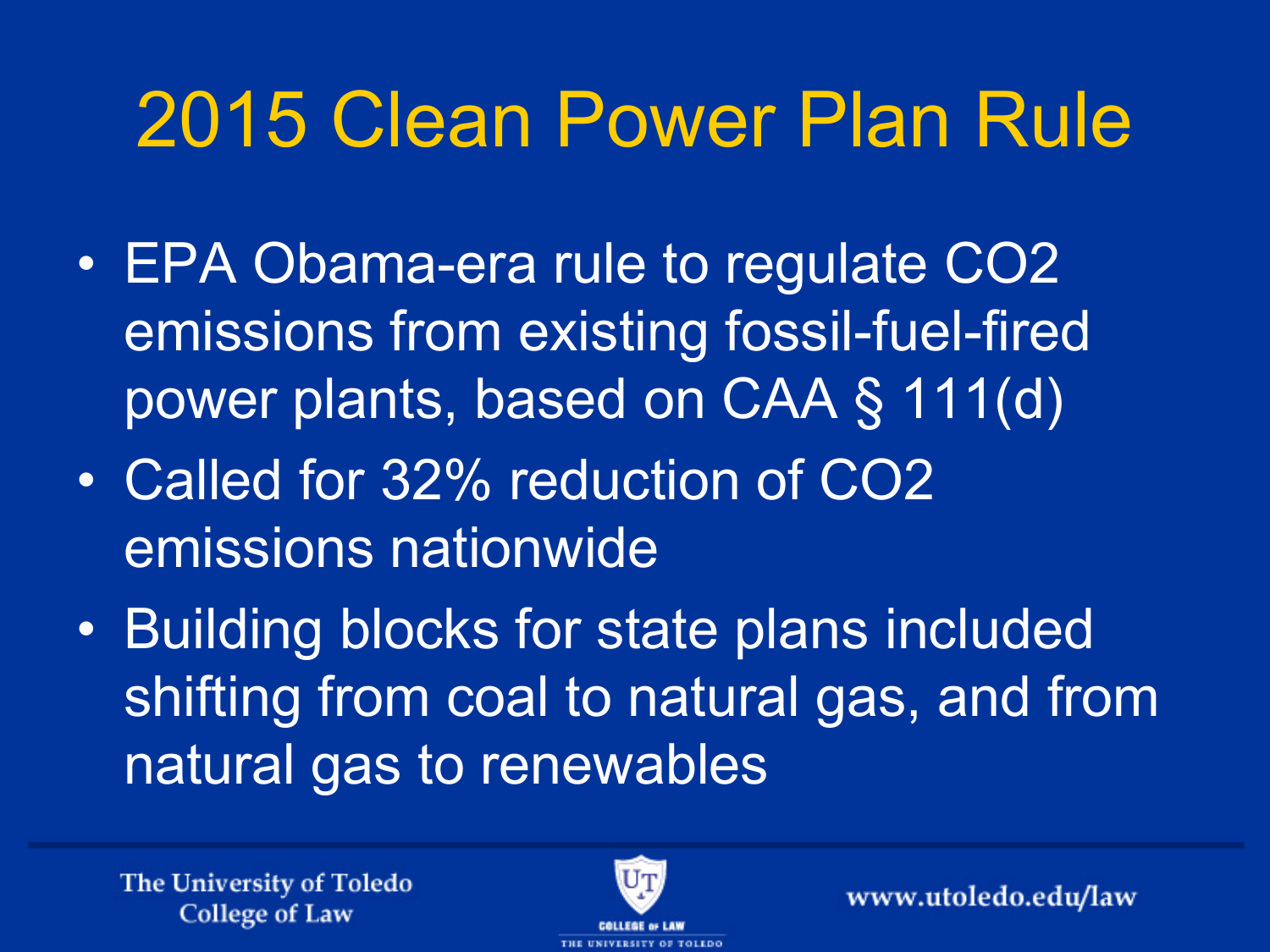## 2019 Trump-era Rule

- Rescinded 2015 Clean Power Plan rule
- New Affordable Clean Energy (ACE) rule – Also based on § 111(d)
	- State plans to rely on improved operation efficiency, no "beyond the fenceline" measures
	- Compared to Clean Power Plan, less costly for utilities to comply, less CO2 emission reduction

The University of Toledo **College of Law**